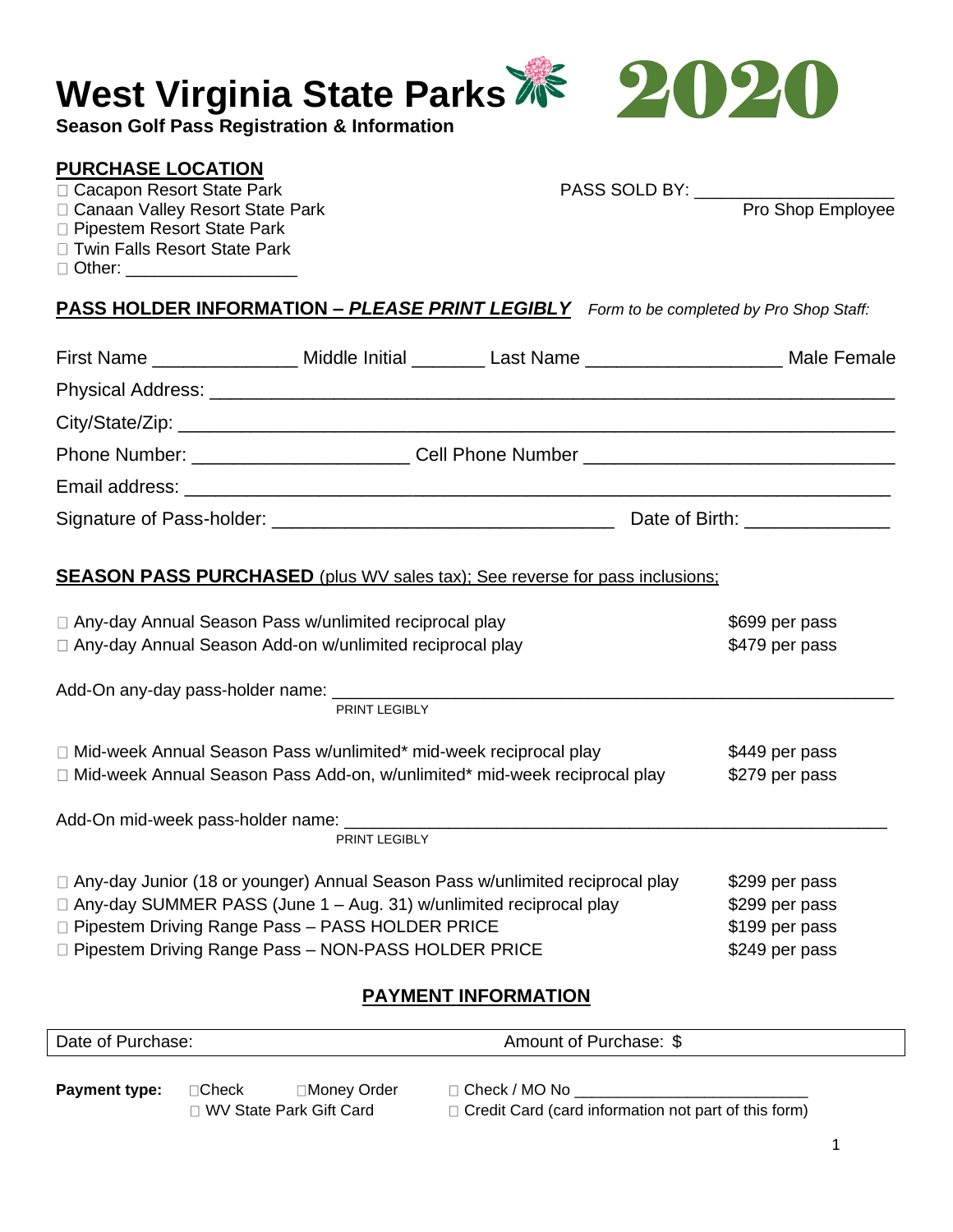# **2020 PASS INFORMATION**

- Sales tax is **NOT** included in pass price applicable sales tax must be added;
- **ADD ON'S** are available for spouse or adult (over 18) dependents living in the pass-holder household must present identification of same address of full pass-holder.
- \*Mid-week at Pipestem, Twin Falls and Cacapon are Monday, Tuesday, Wednesday, and Thursday;
- \*Mid-week at Canaan Valley is Sunday after 1pm Thursday
- \*Mid-week passes do not include observed national holidays that fall on a mid-week, day.
- 2, \$30 greens fees after 1pm, Monday-Friday at Stonewall Resort State Park are included in select passes;
- Pass valid APRIL 1, 2020 through DECEMBER 31, 2020 Passes are not prorated;
- Course may be closed due to inclement weather;
- Each pass purchase requires a separate form;
- First time junior pass holder (under 18) must attend a one-time golf etiquette class within 30 days of purchase;
- Add-on purchase form may accompany the full pass purchase; however, if purchased separately, the add-on must provide Full Pass Holder Name. Add-ons purchased at a different time from the associated full or mid-week pass must purchase the add-on at the same location as the initial pass;
- Season Golf Passes are non-transferable;
- Identification may be required;

## **2020 PASS TYPES**

#### **Any Day Annual Season Pass w/unlimited reciprocal play \$699 + Tax**

#### **Includes: TWO (2) each free 18-hole greens fee called a 'My Best Friend' pass**

Any Day Annual Season Pass Includes: Unlimited any day reciprocal golf play at Pipestem, Twin Falls, Cacapon, and Canaan Valley golf courses, based on availability of tee times, as well as 2, \$30 greens fees after 1pm, Monday-Friday at Stonewall Resort State Park.

#### **Any Day Annual Season Pass Add on – Full Pass w/unlimited reciprocal play \$479 + Tax**

Any Day Annual Season Pass Add on Includes: Unlimited any day reciprocal golf play at Pipestem, Twin Falls, Cacapon, and Canaan Valley golf courses, based on availability of tee times, as well as 2, \$30 greens fees after 1pm, Monday-Friday at Stonewall Resort State Park.

Available for spouse or adult (over 18) dependents living in the pass-holder household – must present identification of same address of full pass-holder.

#### **Mid-week Annual Season Pass w/unlimited mid-week reciprocal play \$449+ Tax**

#### **Includes: TWO (2) each free 18-hole mid-week greens fee called a 'My Best Friend' pass**

Mid-week Annual Season Pass Includes: Unlimited reciprocal mid-week golf play at Pipestem, Twin Falls, Cacapon, and Canaan Valley golf courses, based on availability of tee times, as well as 2, \$30 greens fees after 1pm, Monday-Friday at Stonewall Resort State Park.

#### **Mid-week Annual Season Pass Add on – w/unlimited reciprocal play \$279 + Tax**